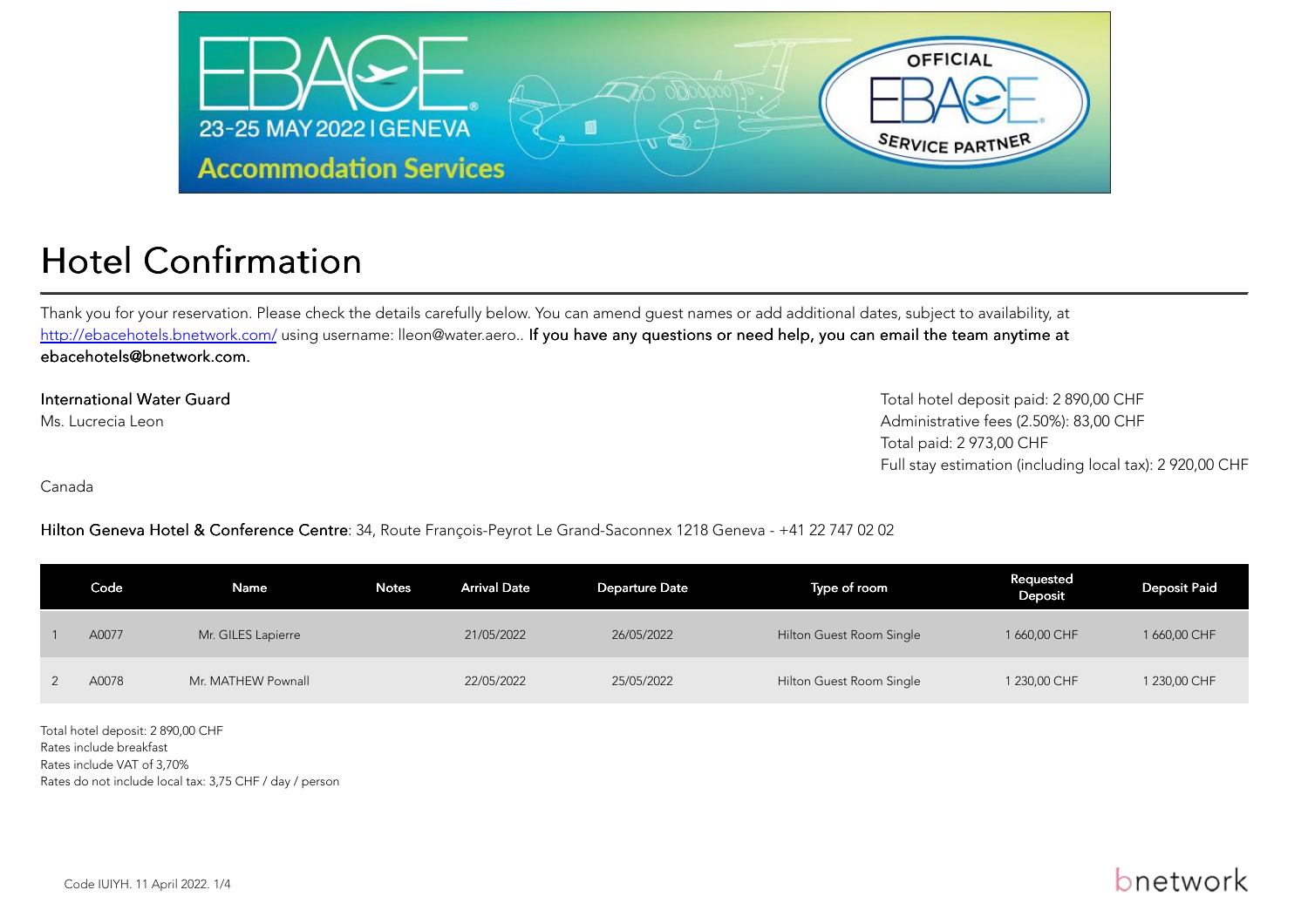# Reservation Conditions

#### Hotel booking policy

Important: please be informed that hotel bookings through bnetwork online portal are exclusively for participants registered to EBACE2022. We reserve the right to cancel yourreservation/s in case registration for the event has not been done.

#### Payment policy:

- Upon acknowledgement of booking, a deposit corresponding to 50% of the total cost of your reservation is requested to secure your hotel reservation.

- By March 21st 2022 an additional 50% deposit is requested, for a total amounting to 100% of the total reserved rooms.

Failure to pay the remaining 50% deposit by March 21st 2022 will result in cancellation of reservation and forfeiture of all deposits paid.

- From March 22nd 2022 any additional booking must be paid in the moment of making the reservation. Bookings without payment will not be confirmed.

The final invoice shall be settled directly to the hotel and the pre-paid deposit will be deducted from it. Final invoice will be issued and provided by the hotel upon check out.

Note: the VAT included in the rate is subject to tax law changes. In case of changes in VAT and/or new tax, rates will be adjusted accordingly.

#### Cancellation policy:

- From confirmation until February 17th 2022, in case of cancellation of reservation no cancellation charges are applied.

- From February 18th to March 21st 2022, 50% of the nights reserved can be cancelled without penalty. Any cancelled room nights exceeding the permitted percentage, will becharged in full.

- From March 22nd to April 20th 2022, 30% of the nights reserved can be cancelled without penalty. Any cancelled room nights exceeding the permitted percentage, will becharged in full.

- From April 21st to May 4th 2022, 15% of the nights reserved can be cancelled without penalty. Any cancelled room nights exceeding the permitted percentage, will becharged in full.

- From May 5th 2022, 100% of the night by night allotment is due in case of cancellation. We regret that no refund can be made.

Cancellations shall be communicated to bnetwork in writing via email at the following address: ebacehotels@bnetwork.com. Penalties may apply. Telephone cancellations arenot accepted as valid.

Reservation modification changes: all reservation modifications can be made through the booking website at "My account" function or in writing via email. Changes will beconfirmed by bnetwork within 24 hours and are subject to availability.

## bnetwork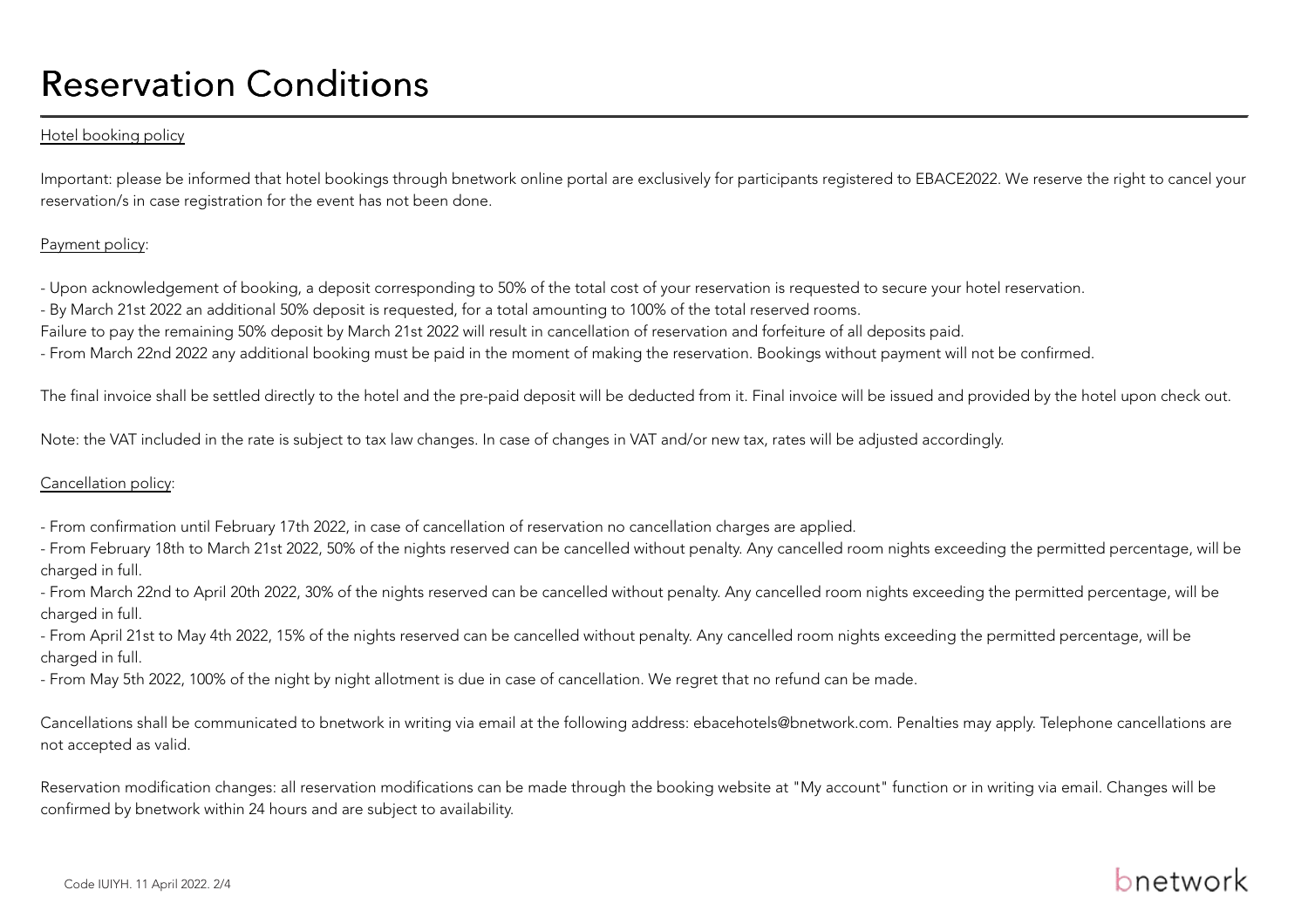Personal information protection: bnetwork complies with applicable data protection laws and regulations regarding collection, use, transfer, disclosure, retention, security, and destruction of "personal information" (P.I.) and "personally identifiable information"). bnetwork will only use P.I. that is provided by the company or directly by an individual solely to the extent necessary to perform its obligations under this contract. bnetwork shall not employ the P.I. for b network's own purposes nor for the purposes of third parties. bnetwork shall not transfer data or P.I. to any third parties, except upon prior written approval of the company. By signing this contract, you confirm that you are entitledand have corresponding approval to disclose on behalf of a third-party data related to booking purposes (i.e. gender, email addresses, company of employment andaccommodation details).